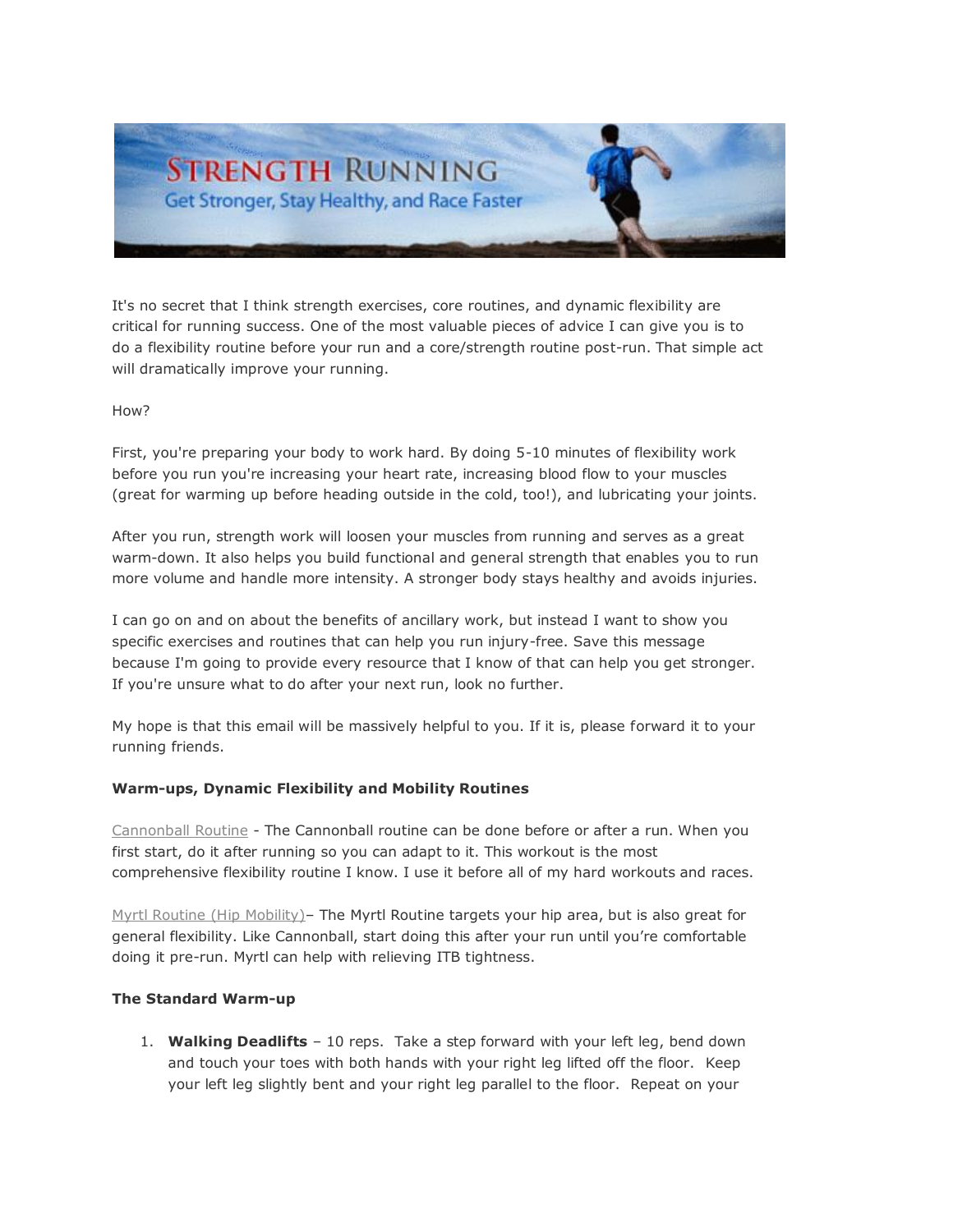other leg.

- 2. **Assisted High Knees** 10 reps. Take a step forward with your left leg and then lift your right leg up in the air. Grip your right leg with both hands right underneath the knee and lift up to your chest.
- 3. **Groiners** 20 reps.
- 4. **Donkey Kicks** 10 reps.
- 5. **Mountain Climbers** 20 reps with legs in, 20 reps with legs out.
- 6. **Leg Swings** 10 reps.
- 7. **Lateral Leg Swings** 10 reps.
- 8. **Iron Cross** 10 reps.
- 9. **Lunge Matrix** abbreviated version, 4 reps per lunge type.

# **Core & Strength Routines**

## **The Standard Core Routine**

This circuit is fairly comprehensive and targets your obliques, upper and lower abdominals, lower back, hamstrings, and glutes. I go through the exercise for one minute and immediately transition to the next. I like to do 2-3 sets and take about two minutes of rest between each. In order, the circuit is:

- 1. **Modified Bicycle**: lie on your back and hold one leg up in the air. Your thigh should be perpendicular to your body and your shin parallel to the ground. Hold your other leg 2-3 inches off the ground. Hold for several seconds and switch legs. Make sure your lower back is in a neutral position during the entire exercise.
- 2. **Plank**: lie on your stomach and prop your weight on your forearms and toes. Keep your back straight and hold this position for the entire exercise.
- 3. **Leg Extension**: lie on your back with your feet flat on the ground. Lift your hips so there is a straight line from your shoulders to your knees. Extend one leg straight out, hold for several seconds, then put it back down on the ground and repeat. Make sure your hips don't dip or your butt sags.
- 4. **Side Plank**: on your side, lift your body so your weight is on one forearms and the side of one foot. There should be a straight diagonal line from your head to your feet. I usually do 10 lateral leg raises during this exercise but that's advanced.
- 5. **Modified Bird Dog**: in a table position, lift your left arm so it's parallel to the ground. At the same time, lift your opposite leg (your right) so your thigh is parallel to the ground and your shin is perpendicular. Your knee should be bent at 90 degrees and your glute muscle activated. Hold for several seconds and switch sides.
- 6. **Supine Leg Lift**: lie on your back with your weight on your elbows and heels, lift your hips and keep a straight line from your toes to your shoulders. Lift one leg about 8 inches off the ground, hold for several seconds, and repeat with the opposite leg.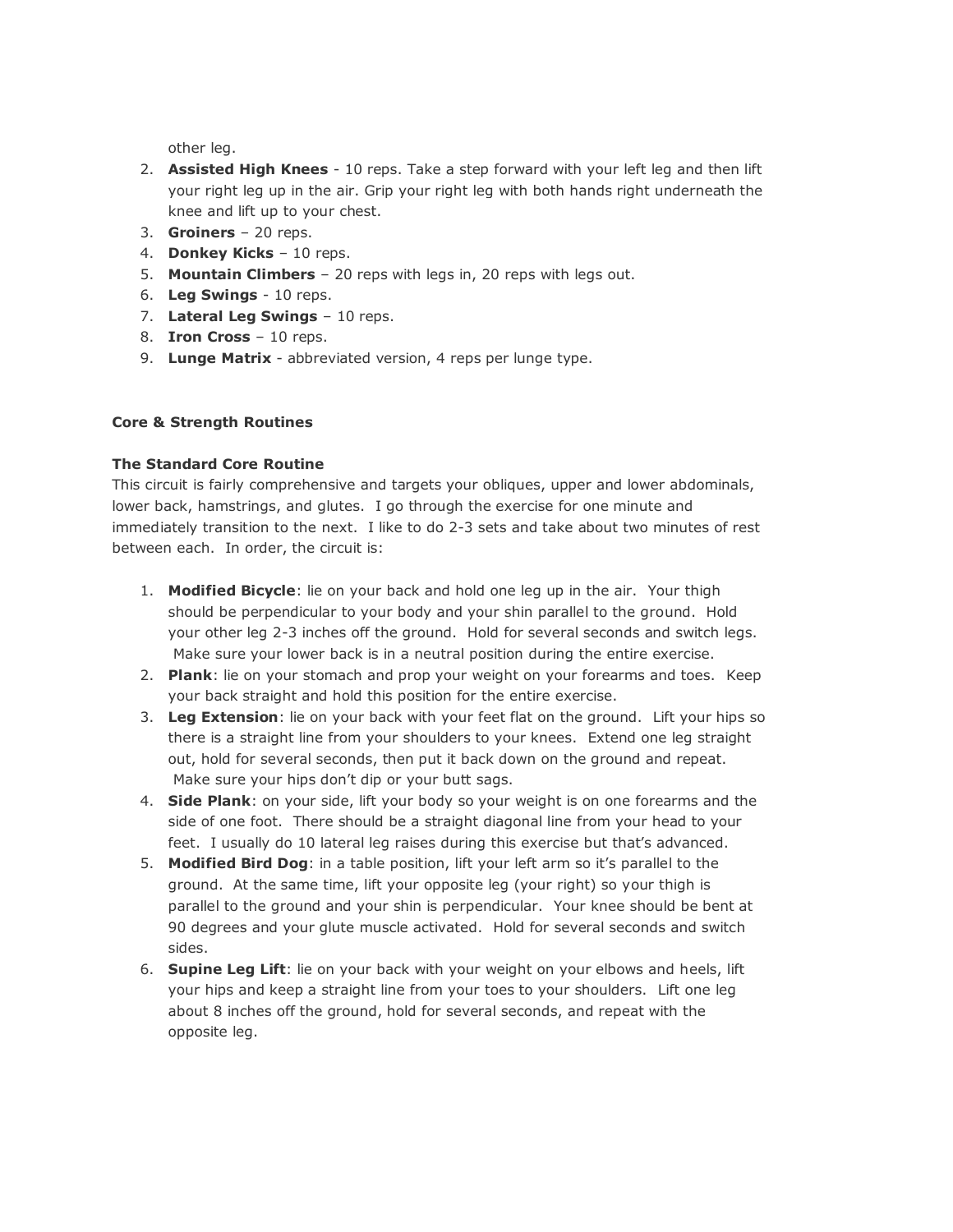## **The ITB Rehab Routine**

This routine targets (you guessed it) the ITB and surrounding area including the hips and glutes. After being unable to run for six months after my 2:44 marathon at New York, I developed this routine that got me healthy.

- 1. **Lateral Leg Raises:** lie on your right side with a theraband around your ankles. Lift your left leg to about 45 degrees in a controlled manner, then lower. I do 30 reps per side.
- 2. **Clam Shells:** lie on your right side with your knees together and a theraband around your lower thighs. Your thighs should be about 45 degrees from your body and your knees bent at 90 degrees. Open your legs like a clam shell but don't move your pelvis – the motion should not rock your torso or pelvic girdle. Keep it slow and controlled. I do 30 reps on each leg.
- 3. **Hip Thrusts:** lie on your back with your weight on your upper back your feet. Your legs will be bent at the knee. Lift one leg so your weight is all on one leg and your back. Lower your butt almost to the ground and thrust upward by activating your glutes. This exercise is great for glute strength and hip stability. I do 25 reps on each leg. 50k American record holder Josh Cox demonstrates this exercise in [this](http://www.runnersworld.com/video?moreUrl=http://link.brightcove.com/services/link/bcpid1243489102/bclid1497991481/bctid1368763974?src=rss)  [video](http://www.runnersworld.com/video?moreUrl=http://link.brightcove.com/services/link/bcpid1243489102/bclid1497991481/bctid1368763974?src=rss) (right after pushups).
- 4. **Side-Steps:** with a theraband around your ankles and knees slightly bent, take ten steps laterally. The band should be tight enough so it provides constant resistance during all steps. Still facing the same direction, take another 10 steps back to your starting point. That is one set. I like to do 5 sets. This exercise will look like a slow-motion version of a basketball "defense" drill.
- 5. **Pistol Squats:** These are simply one-legged squats. The key to a successful pistol squat is to not lean forward, keep the motion slow and controlled, and make sure your knee does not collapse inward.
- 6. **Hip Hikes:** Stand on your right foot. With your pelvis in a neutral position, drop the left side so it is several inches below the right side of your pelvic bone. Activate your right hip muscle and lift your left side back to its neutral position. I do 20 reps per side.
- 7. **Iron Cross**: this exercise is in the Cannonball video and helps you increase mobility in your hip, glute, and hamstring.

[Back Routine](http://www.youtube.com/watch?v=9KRpJg7r7bE) **–** The back routine is a simple routine that primarily strengthens your lower back. Its complementary workout is the Pedestal Routine (below).

[Pedestal Routine](http://www.youtube.com/watch?v=xS8jhZq1pJo) **–** The pedestal routine is similar to yoga and uses plank exercises to build a strong core.

[Lunge Matrix](http://www.youtube.com/watch?v=-K_CiRml-vQ)– The lunge matrix is a series of 5 different lunges that strengthen your legs in three planes of motion. The video takes you throw 10 reps per lunge type, or 50 total lunges, but I recommend starting with 2 or 4 to prevent unnecessary soreness. Start by doing this after your runs, then once you can do it without getting sore, do it before.